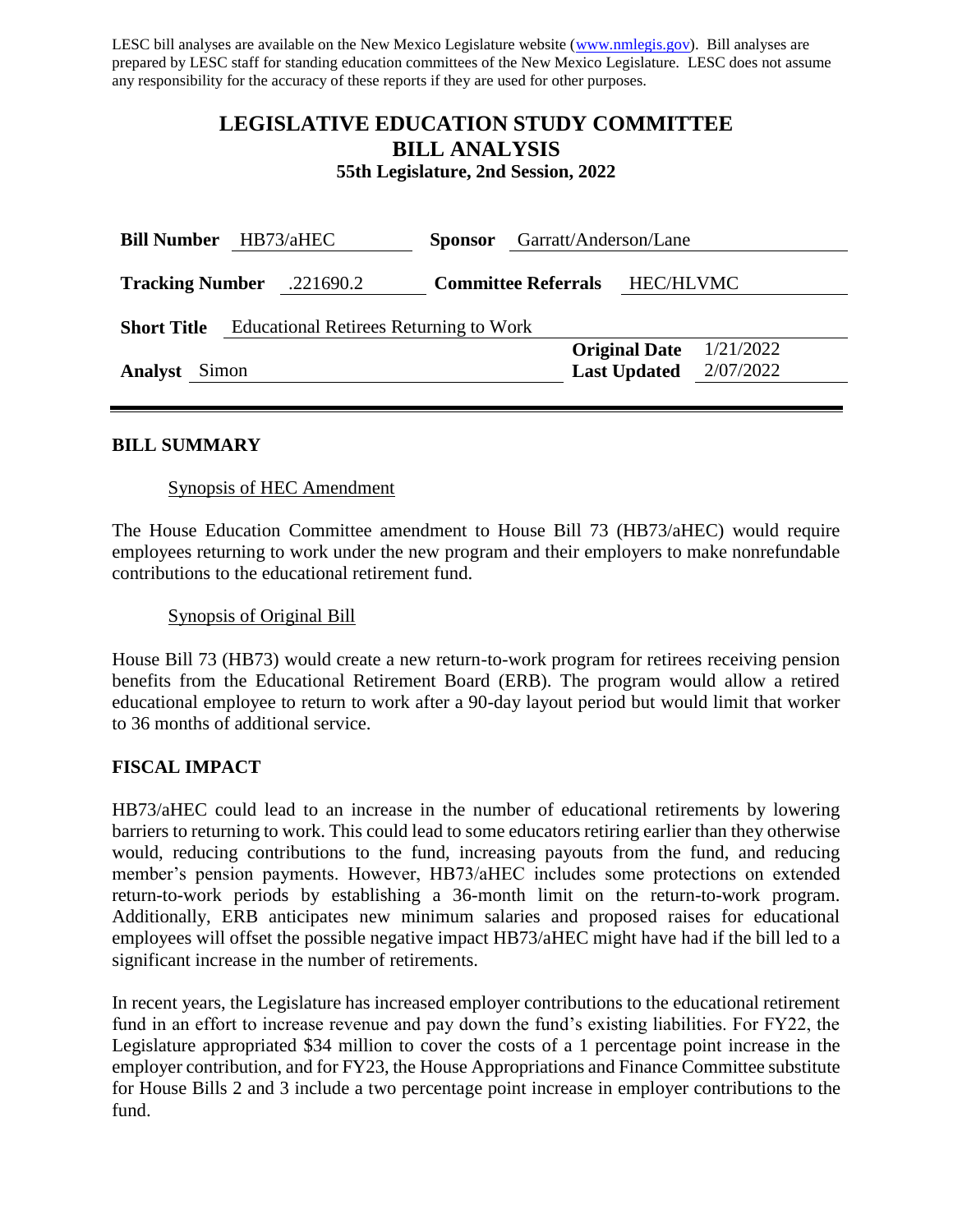# **HB73/aHEC – Page 2**

#### **SUBSTANTIVE ISSUES**

HB73/aHEC would create a new return-to-work program under the Educational Retirement Act, supplementing several existing programs that allow retired educational employees to return to an educational employer while still receiving retirement benefits. As designed, public pension funds are intended to replace the income an individual loses when leaving the workforce by providing a steady stream of payments in retirement. As a result, pension plans and regulations from the Internal Revenue Service (IRS) generally prohibit payment from the pension system to an active employee, except under certain circumstances. However, return-to-work programs have been designed to allow retired workers to return to employment to address a shortage of qualified educators.

Theoretically, a return-to-work program would not increase the costs of the retirement system because the worker being employed has qualified for retirement and already decided to retire and begin receiving pension benefits. Under this paradigm, return-to-work merely allows a public employer continued access to the services of experienced educators, who might otherwise go on to work in the private sector or in the public sector for an employer not affiliated with ERB while continuing to receive their pension. However, in practice, the existence of return-to-work programs likely leads some employees to move up their retirement date with a reasonable assurance that they will be able to find continued employment and be able to receive both a paycheck and pension payments, sometimes called "double dipping." Under this paradigm, return-to-work programs increase costs to the retirement system because pension payments must be made for a longer period than if no return-to-work system existed.

In reality, neither paradigm is likely a true representation of a wide variety of actual employment decisions made by educators around the state. Anecdotally, former staff with ERB have stated some educators appear to be planning to return to work even before finalizing their retirement. Similarly, some school district leaders have stated difficulties in teaching and supporting students through the Covid-19 pandemic have led to many early retirements, although some of these employees may be persuaded to return with additional flexibility.

To cut back on possible abuses of return-to-work programs, most public pension funds place limits on how a retired employee can return to work. These restrictions can include limits on the amount of time that can be worked, how much a person can earn, how long a person must wait before returning to work, and the age of an employee allowed to return to work. Some states require formal certification of a "critical shortage" of workers before an employer is allowed to consider hiring return-to-work applicants, and some restrict the overall number of workers who can be hired. As with HB73/aHEC, some limit the amount of time a worker is allowed to participate in a return-to-work program. A concise review of return-to-work policies is available in a joint publication from the Center for State and Local Government Excellence, a nonprofit that promotes public employment, and the National Association of State Retirement Administrators, which represents pension plans from around the country: *Balancing Objective in Public Employee Post Retirement Employment Policies*.

Notably, HB73/aHEC would allow workers who have not yet retired to participate in the program, which could lead to an increase in current educators considering retirement, particularly as the end of the current school year approaches. HB73/aHEC would require a 90-day layout period but does not restrict the period to those when schools are in session. Some employees could attempt to use summer vacation period to coincide with most of the layout period. ERB proposes an amendment to limit participants to those retired as of December 31, 2021, to eliminate the incentive for